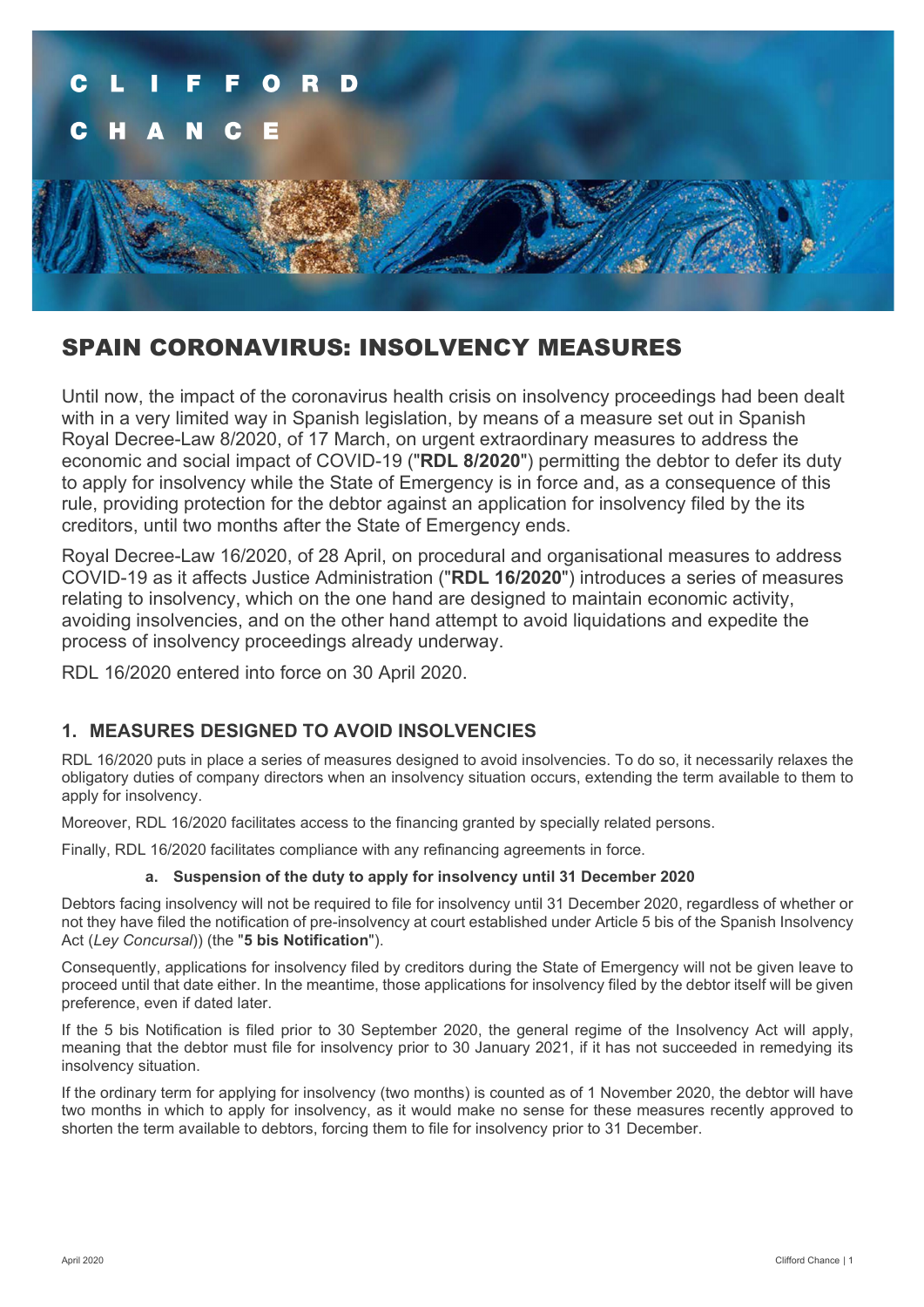#### E. **FORD**

#### **a. The treatment of financing granted by specially related persons**

Financing granted by an entity or individual specially related to the debtor within a period of two years following the declaration of the State of Emergency will be considered ordinary credit.

It is not clear from the wording of RDL 16/2020 whether such regulation sought to avoid the subordination of these credits, or alternatively, to classify them in any case as ordinary credits. The main uncertainty is whether the credit granted by a specially related person which includes an *in rem* guarantee (and which would be cancelled pursuant to Article 97.2 of the Insolvency Act) would now be deemed a preferential credit. The wording of Article 12.2 of RDL 16/2020 seems to indicate that the system for the cancellation of guarantees remains in force. Otherwise, it would not state that ordinary or *preferential* credits subrogated by a specially related person will be considered ordinary liabilities.

### **b. Refinancing agreements**

RDL 16/2020 introduces certain measures addressed to those debtors that have already entered into a refinancing agreement.

During the one-year period following the declaration of the State of Emergency (i.e. until 14 March 2021), these debtors can request the homologation (i.e. court approval) of a new refinancing arrangement or file the 5 bis Notification, even if a year has not elapsed since the previous homologation request.

During the six-month period following the declaration of the State of Emergency (i.e. until 14 September 2020), the judge will not give leave to proceed to any requests submitted by creditors for refinancing agreements to be declared in default, but rather will merely notify such requests to the debtor. The debtor is granted a period of one month (i.e. until 14 October 2020) to file the 5 bis Notification or to reach a new agreement, even if a year has not elapsed since the previous request for homologation. If the debtor fails to reach an agreement within the three months after filing its 5 bis Notification at court, the judge will give leave to proceed to the creditors' requests for the refinancing agreements to be declared in default.

## **2. MEASURES RELATED TO INSOLVENCY PROCEEDINGS ALREADY UNDERWAY**

RDL 16/2020 also introduces a series of measures relating to insolvency proceedings which are already underway, aimed at avoiding liquidations and expediting the process.

#### **a. Amendment of the insolvency arrangement and out-of-court payment agreements**

In order to avoid the declaration of default, debtors will have the option to present a proposal for the amendment of the existing insolvency arrangement, during the year following the declaration of the State of Emergency.

In the six months following the declaration of the State of Emergency, any requests for the insolvency arrangement to be deemed breached will be notified to the debtor so that it is able to propose an amendment of such arrangement, which would be given priority.

#### **b. Deferral of the duty to apply for the commencement of the liquidation stage**

During the one-year period following the declaration of the State of Emergency, the debtor will not be required to apply for the commencement of the liquidation of assets stage when it is aware that it will be impossible to meet the payments under the terms of the insolvency arrangement initially approved, provided that it presents a proposal to amend such arrangement and this proposal is given leave to proceed.

The Judge will not order the commencement of the liquidation of assets stage during this one-year period, even if a creditor proves the existence of facts corroborating the declaration of the debtor's insolvency.

#### **c. Consideration of claims against the insolvency estate arising from any type of financing or guarantee provided to the insolvent party and included in the approved or amended arrangement**

The measures designed to avoid the commencement of the liquidation stage due to a breach of the insolvency arrangement have been strengthened by an incentive to the financing provided at that time, even if provided by specially related persons. If an insolvency arrangement approved or amended within two years of the declaration of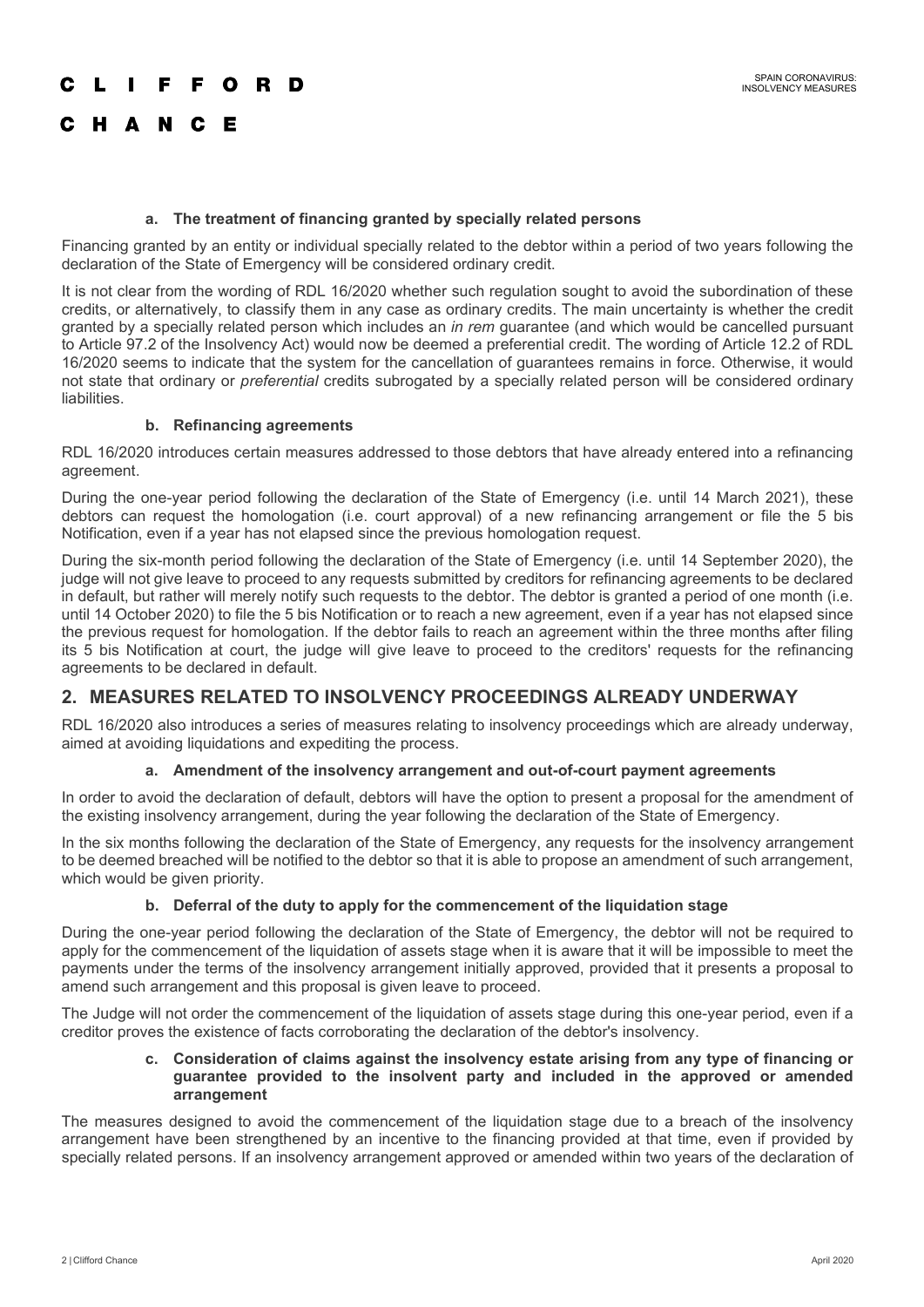the State of Emergency is breached, such financing will be considered a claim against the estate, provided that the approved or amended arrangement includes the details of the transaction.

### **d. Expedited processing of ancillary proceedings**

Documentary proof will be the only admissible proof (and must be attached to both the claim and statement of defence) in insolvency proceedings in which the inventory and list of creditors have not yet been filed, as well as in those insolvencies declared within two years of the declaration of the State of Emergency. Hearings will not be held unless the judge deems it necessary.

Defendants who do not reply to a claim will be held to have accepted that claim, except in the case of public creditors.

### **e. Preferential processing**

RDL 16/2020 establishes that a set of actions understood to facilitate the continuity of economic activity will be given priority in processing during the year following the declaration of the State of Emergency[1.](#page-2-0)

### **f. Preference for the extrajudicial sale of assets, except for sales of production units**

The auction of assets and rights of the insolvency estate must be extrajudicial in insolvency proceedings declared within a year of the declaration of the State of Emergency and in those underway during that period, even where the liquidation plan establishes otherwise.

This rule is intended to reduce the courts' workload, but has two exceptions: (i) the sale of the company or of production units may be carried out by means of a judicial or extrajudicial auction; and (ii) the terms of judicial authorisations for the direct realisation of preferential assets and rights, or debt-asset swaps (*pro soluto* or *pro solvendo*), must be observed.

### **g. Expedited approval of liquidation plans**

Courts will immediately approve liquidation plans already submitted when the State of Emergency is lifted, with any modifications they deem appropriate. The processing of submitted liquidation plans will also be expedited, to ensure they are immediately approved.

<span id="page-2-0"></span> $1$  Article 14 RDL 16/2020 establishes the actions that must be given priority in processing: a) labour-related ancillary proceedings; b) actions involving the transfer of production units or bulk sale of the components of an asset; c) proposals for arrangements or proposals to amend those arrangements that are within the compliance period, as well as oppositions to the judicial approval of an arrangement; d) ancillary proceedings to reinstate the insolvency estate; e) leave to proceed for requests for the homologation of a refinancing agreement or the amendment of one already in force; f) adoption of interim injunctions and, in general, any other measures that could contribute to the preservation of the assets and rights, in the view of the judge overseeing the insolvency proceedings.